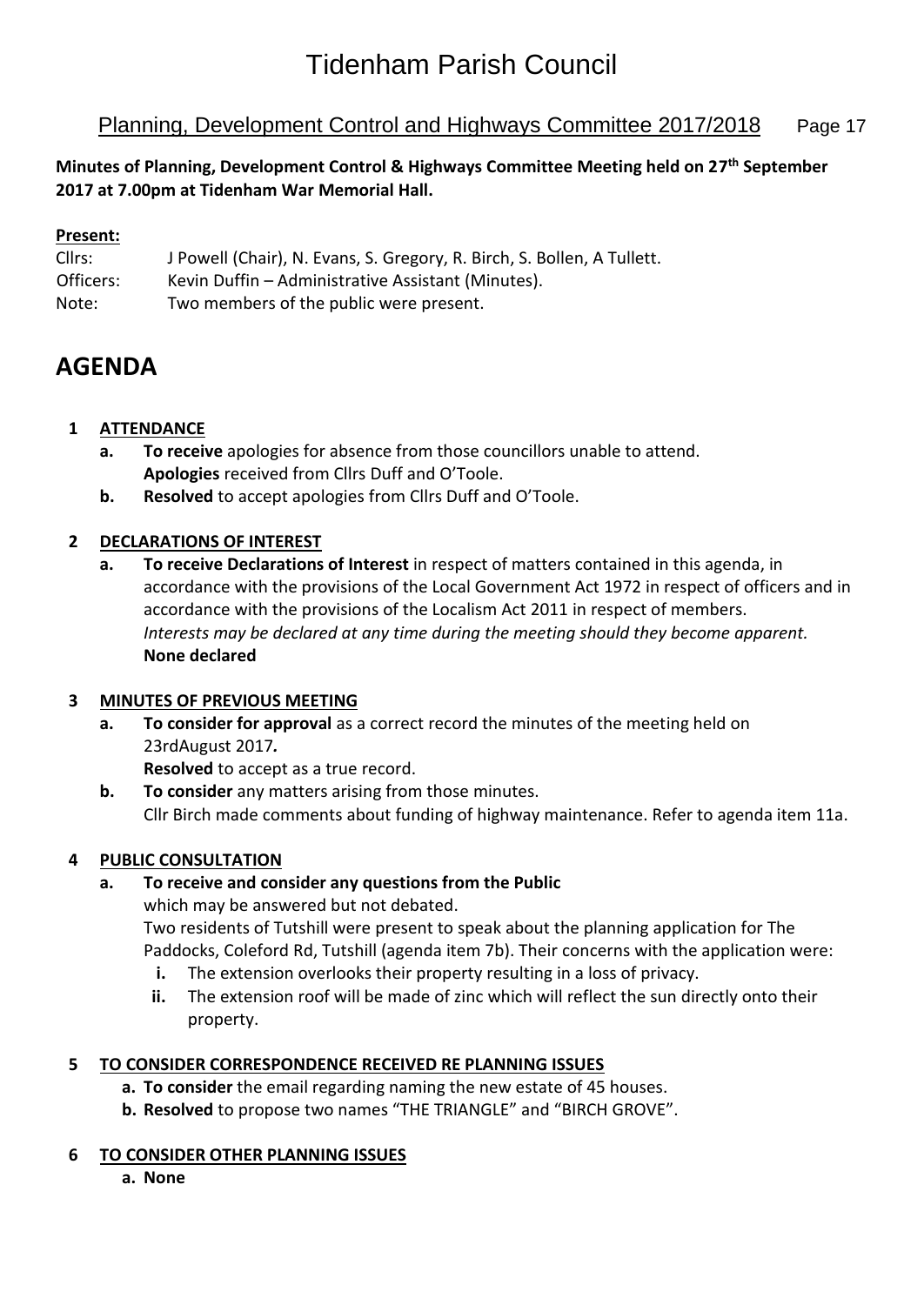## Planning, Development Control and Highways Committee 2017/2018 Page 18

## **7 TO CONSIDER PLANNING APPLICATIONS RECEIVED**

**a. P1301/17/ADV** - St Johns on the Hill School, Castleford Hill, Tutshill. [Advertisement consent for x4 hoarding signs advertising the school, entrance sign and welcome](https://publicaccess.fdean.gov.uk/online-applications/applicationDetails.do?activeTab=summary&keyVal=OUBGVHHIMYJ00&prevPage=inTray)  [sign. \(Retrospective\).](https://publicaccess.fdean.gov.uk/online-applications/applicationDetails.do?activeTab=summary&keyVal=OUBGVHHIMYJ00&prevPage=inTray)  **No objection**

## **b. P1363/17/FUL** - The Paddocks, Coleford Road, Tutshill.

Erection of a two storey extension and detached garage with associated alterations. Demolition of existing garage.

**Objection.** The Committee objected to this application for two reasons:

- **i.** The extension will overlook the neighbour's property resulting in a loss of privacy.
- **ii.** The extension roof will be made of zinc which is not in keeping with the area.
- **c.** The roof material specified is out of character for the area. **P1168/17/FUL** - 10 Tyler's Way, Sedbury. Dropping of kerb to allow access to and from hard-standing in front of house. **No objection**

#### **8 TO NOTE PLANNING DECISIONS TAKEN BY FODDC AND GCC The following applications were granted permission:**

- **a. P1131/17/FUL -** Beeches Farm, Miss Graces Lane, Tidenham Chase. Replacement of existing porta-cabin style reception with new log cabin reception.
- **b. P1343/17/NONMAT** Land off Gloucester Road, Tutshill. [Non-material amendment to outline application P1911/15/OUT to amend wording of condition](https://publicaccess.fdean.gov.uk/online-applications/applicationDetails.do?activeTab=summary&keyVal=OUOL3SHIN0200)  [20 to allow commencement of the development prior to submitting details of the bus shelter.](https://publicaccess.fdean.gov.uk/online-applications/applicationDetails.do?activeTab=summary&keyVal=OUOL3SHIN0200)
- **c. P1263/17/FUL** Hanley Farm Shop, Hanley Farm, Tidenham. [Extend existing cafe attached to Hanley Farm shop.](https://publicaccess.fdean.gov.uk/online-applications/applicationDetails.do?activeTab=summary&keyVal=OU00JMHI0AF00)
- **d. P0895/17/FUL** St Mary's and St Peter's Church, Tidenham. [Creation of a car parking area with engineering operations and associated works.](https://publicaccess.fdean.gov.uk/online-applications/applicationDetails.do?activeTab=summary&keyVal=OQT2TGHIMHH00)
- **e. P0651/17/APP** Land at Gloucester Road, Tutshill. [Approval of Reserved Matters following outline permission P1911/15/OUT for the erection of](https://publicaccess.fdean.gov.uk/online-applications/applicationDetails.do?activeTab=summary&keyVal=OOWPRBHIM8900)  [45 dwellings with ancillary works.](https://publicaccess.fdean.gov.uk/online-applications/applicationDetails.do?activeTab=summary&keyVal=OOWPRBHIM8900)
- **f. P0785/17/FUL** St Georges, Tidenham. Extension to existing dwelling comprising of garage with store room over.
- **g. P1043/17/LBC** St Johns on the Hill School, Castleford Hill, Tutshill. Listed Building Consent for demolition of existing perimeter gate and installation of new gate.
- **h. P0946/17/FUL** 66 Wyebank Road, Tutshill. Erection of a two storey side extension and rear conservatory.